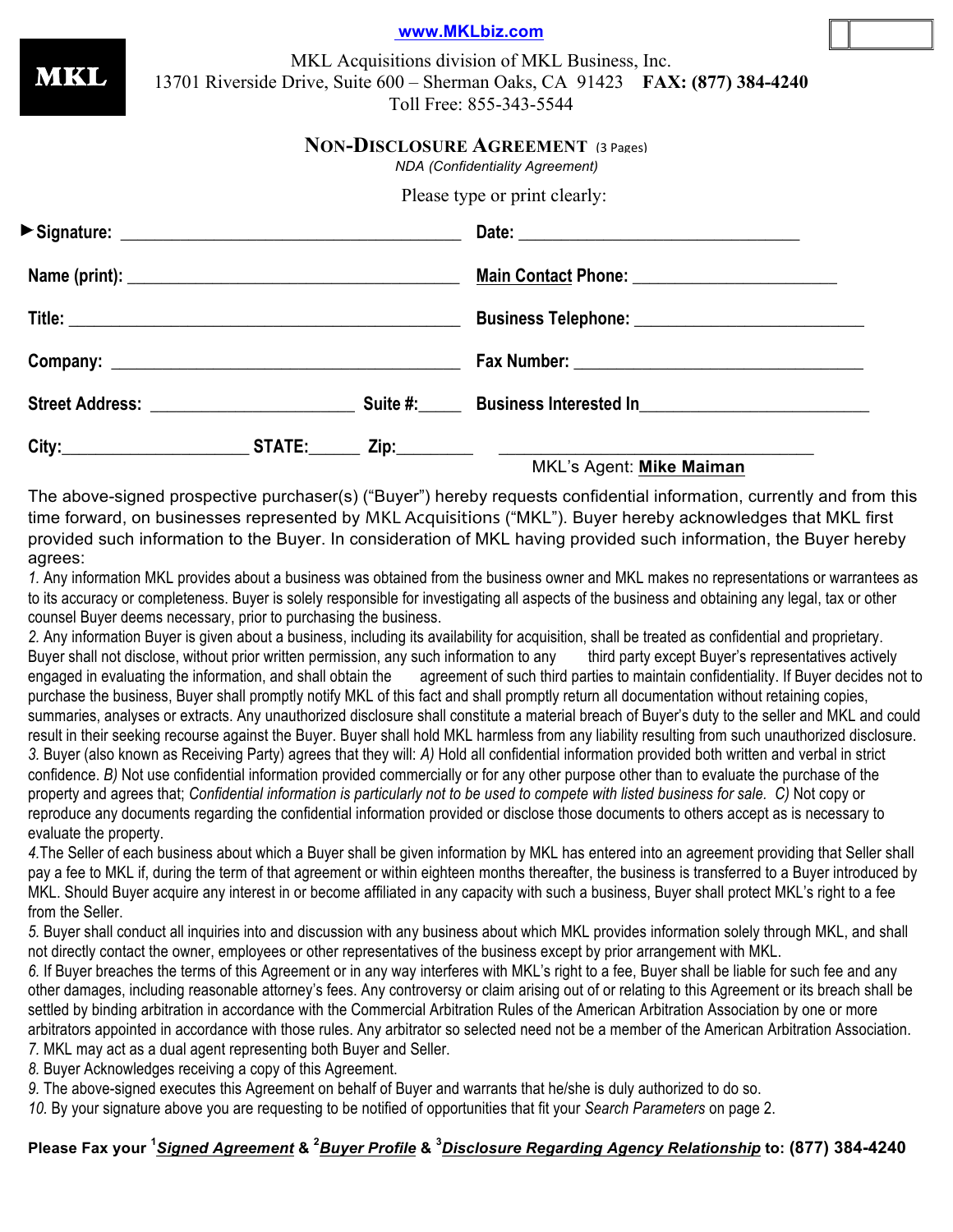|            |                                                                                                                                                                                                                                  | www.MKLbiz.com                                                                                                                                              |                    |                                                                                                                                                                                                                                                             |  |  |  |
|------------|----------------------------------------------------------------------------------------------------------------------------------------------------------------------------------------------------------------------------------|-------------------------------------------------------------------------------------------------------------------------------------------------------------|--------------------|-------------------------------------------------------------------------------------------------------------------------------------------------------------------------------------------------------------------------------------------------------------|--|--|--|
| <b>MKL</b> |                                                                                                                                                                                                                                  | MKL Acquisitions division of MKL Business, Inc.<br>13701 Riverside Drive, Suite 600 – Sherman Oaks, CA 91423 Toll Free: 855-343-5544<br>FAX: (877) 384-4240 |                    |                                                                                                                                                                                                                                                             |  |  |  |
|            | CONFIDENTIALITY AGREEMENT BUYER PROFILE & SEARCH PARAMETERS - PAGE 2 OF 3<br>(To better serve you please fill out as completely as possible and PLEASE PRINT LEGIBLY)                                                            |                                                                                                                                                             |                    |                                                                                                                                                                                                                                                             |  |  |  |
|            |                                                                                                                                                                                                                                  |                                                                                                                                                             |                    |                                                                                                                                                                                                                                                             |  |  |  |
|            |                                                                                                                                                                                                                                  |                                                                                                                                                             | Main Contact Phone |                                                                                                                                                                                                                                                             |  |  |  |
|            |                                                                                                                                                                                                                                  |                                                                                                                                                             |                    |                                                                                                                                                                                                                                                             |  |  |  |
|            |                                                                                                                                                                                                                                  |                                                                                                                                                             |                    |                                                                                                                                                                                                                                                             |  |  |  |
|            |                                                                                                                                                                                                                                  |                                                                                                                                                             |                    |                                                                                                                                                                                                                                                             |  |  |  |
|            |                                                                                                                                                                                                                                  |                                                                                                                                                             |                    |                                                                                                                                                                                                                                                             |  |  |  |
|            |                                                                                                                                                                                                                                  |                                                                                                                                                             |                    |                                                                                                                                                                                                                                                             |  |  |  |
|            |                                                                                                                                                                                                                                  |                                                                                                                                                             |                    |                                                                                                                                                                                                                                                             |  |  |  |
|            | Will you personally work in the business?<br>Mill you personally work in the business?<br>Mill you personally work in the business?<br>Mill you personally work in the business?                                                 |                                                                                                                                                             |                    |                                                                                                                                                                                                                                                             |  |  |  |
|            | Who besides you will be making the decision?<br>FIRE CONSECRETING CONSECRET CONSECRET CONSECRET CONSECRET CONSECRET CONSECRET CONSECRET CONSECRET CONSECRET CONSECRET CONSECRET CONSECRET CONSECRET CONSECRET CONSECRET CONSECRE |                                                                                                                                                             |                    |                                                                                                                                                                                                                                                             |  |  |  |
|            |                                                                                                                                                                                                                                  |                                                                                                                                                             |                    | <b>Please Check</b><br>IF this is the right opportunity, <u>how do you plan to fund this purchase?</u><br>  Cash: Loan: Cash: Comparently Cuber: Cash: Cash: Cash: Comparently Cuber: Cuber: Cuber: Cuber: Cuber: Cuber: Cuber: Cuber: Cuber: Cuber: Cuber: |  |  |  |
|            | To better qualify you, please indicate your current liquid asset position: \$_________________________________                                                                                                                   |                                                                                                                                                             |                    |                                                                                                                                                                                                                                                             |  |  |  |
|            |                                                                                                                                                                                                                                  |                                                                                                                                                             |                    |                                                                                                                                                                                                                                                             |  |  |  |
|            |                                                                                                                                                                                                                                  |                                                                                                                                                             |                    |                                                                                                                                                                                                                                                             |  |  |  |
|            | In what form are these funds (CD's, savings account, stocks, real property, loans, etc)? _____________________                                                                                                                   |                                                                                                                                                             |                    |                                                                                                                                                                                                                                                             |  |  |  |
|            | How long have you been actively looking for a business?<br><u>Low long have you been actively looking for a business?</u>                                                                                                        |                                                                                                                                                             |                    |                                                                                                                                                                                                                                                             |  |  |  |
|            |                                                                                                                                                                                                                                  |                                                                                                                                                             |                    |                                                                                                                                                                                                                                                             |  |  |  |
|            |                                                                                                                                                                                                                                  |                                                                                                                                                             |                    |                                                                                                                                                                                                                                                             |  |  |  |
|            | Do you hold a California Real Estate License?: ________ (Yes or No) License #: ________ PRERE 2 of 3                                                                                                                             |                                                                                                                                                             |                    |                                                                                                                                                                                                                                                             |  |  |  |